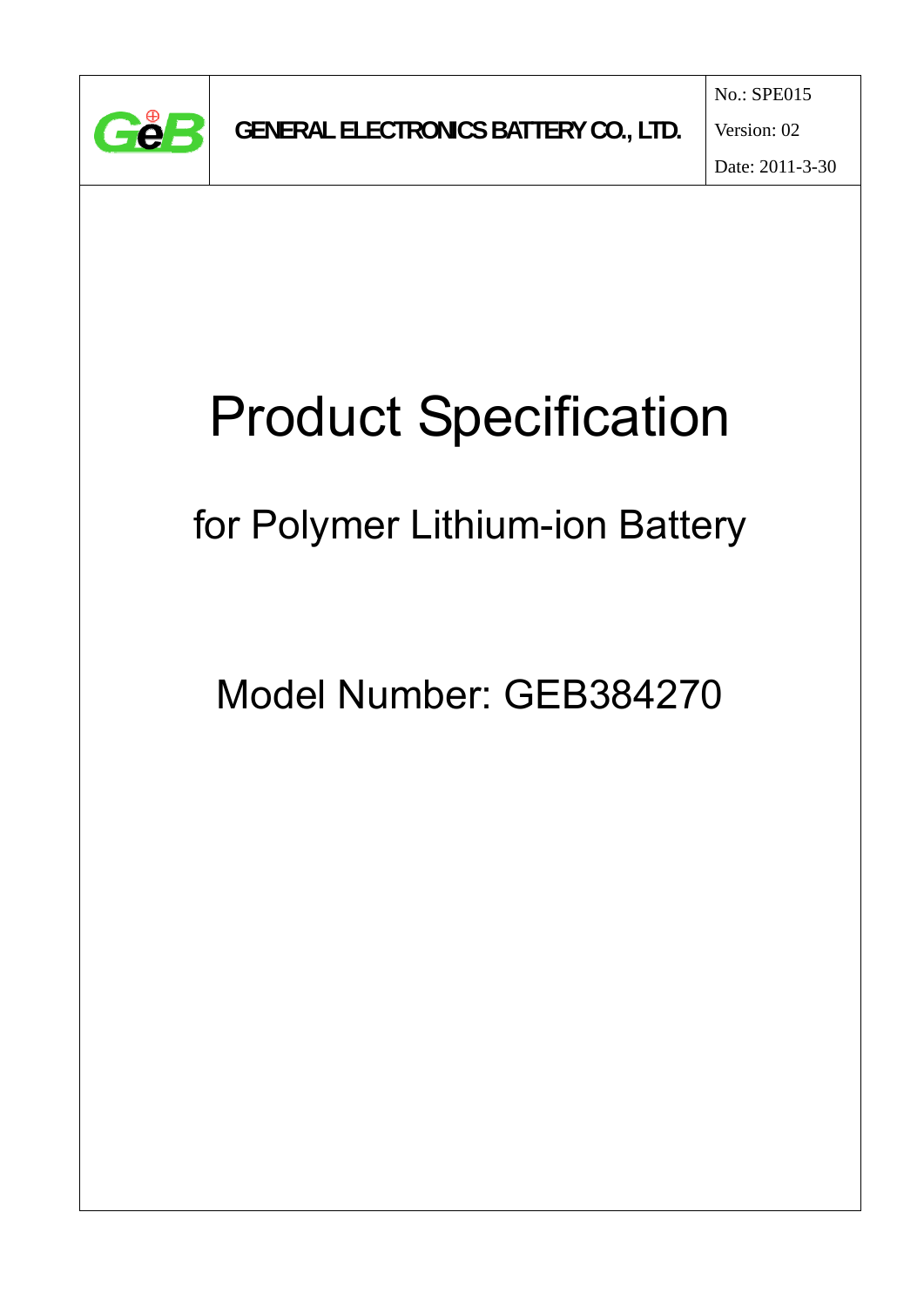

## **GENERAL ELECTRONICS BATTERY CO., LTD.**

No.: SPE015

Version: 02

### Product Specification for GEB384270

Date: 2011-03-30

### **1. Scope**

This document describes the performance characteristics and testing methods for Polymer Li-ion Batteries produced by General Electronics Battery Co., Ltd.

### **2. Product Type and Model Number**

### 2.1 Product Type

Polymer Lithium-ion Battery

2.2 Model Number

GEB384270

### **3. Specification**

| No.  | Item                            | Characteristics                                                                | Remarks                        |
|------|---------------------------------|--------------------------------------------------------------------------------|--------------------------------|
|      |                                 |                                                                                | Fully charged @1C to 4.2V      |
| 3.1  | <b>Nominal Capacity</b>         | Typical: 1200mAh                                                               | for 2.5 hrs, then discharge to |
|      |                                 |                                                                                | 3.0V @ 0.2C.                   |
| 3.2  | Nominal Voltage                 | 3.7V                                                                           |                                |
| 3.3  | <b>Charging Cut-off Voltage</b> | 4.2V                                                                           |                                |
| 3.4  | Discharge Cut-off Voltage       | 3.0V                                                                           |                                |
| 3.5  | Max. Charging Current           | 1200mAh (1C)                                                                   |                                |
| 3.6  | Max. Discharging Current        | 2400mAh (2C)                                                                   |                                |
| 3.7  | <b>Operating Temperature</b>    | $0\neg 45^\circ C$<br>Charge                                                   |                                |
|      |                                 | $-20\negthinspace\negthinspace\negthinspace 60^\circ\!\mathbb{C}$<br>Discharge |                                |
| 3.8  | Storage Temperature             | -20 $\sim$ 45°C for 1Month                                                     |                                |
|      |                                 | $-20^\sim35^\circ$ for 6Months                                                 |                                |
| 3.9  | Impedance                       | $50 \text{m}\Omega$                                                            | Maximum value                  |
| 3.10 | Weight                          | 23q                                                                            | Approximate value              |

### **4. Dimensions**

Please refer the drawing in appendix 1.

### **5. Appearance**

No scratches, dirt, defect, leakage of electrolyte or gassing should be observed as a new product.

### **6. Characteristics**

### 6.1 Electrochemical Performance Characteristics

| No.            | <b>Item</b>           | <b>Testing Method</b>                                             | Requirements         |
|----------------|-----------------------|-------------------------------------------------------------------|----------------------|
|                | <b>Fully Charged</b>  | CCCV or Constant current charge to 4.2V                           |                      |
|                | <b>State</b>          | @1C follow by a constant voltage holding at                       |                      |
|                |                       | 4.2V until current drops below 7±5mA.                             |                      |
|                | <b>Rated Capacity</b> | CCCV at 4.2V (per 6.1.1) at room temp.                            |                      |
|                |                       | $(20\pm5^{\circ}\text{C})$ , rest for 1-2 hrs then discharge at a |                      |
| $\overline{2}$ |                       | constant current of 0.2C to 3.0V, testing will                    | $\geqslant$ 1200 mAh |
|                |                       | be terminated by either 5 cycles or any one                       |                      |
|                |                       | discharge time exceeds 5 hrs                                      |                      |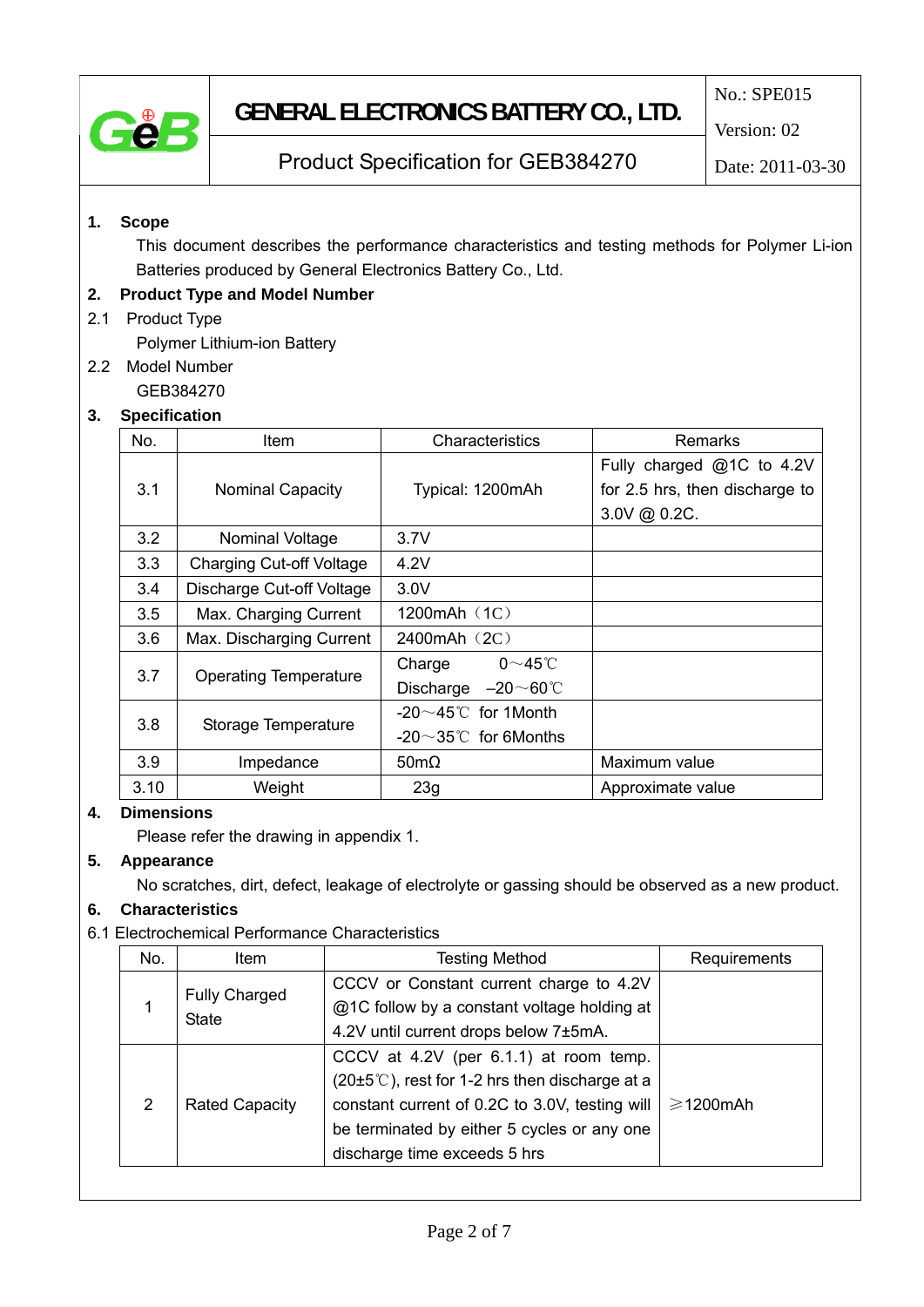

# **GENERAL ELECTRONICS BATTERY CO., LTD.**

No.: SPE015

Version: 02

### Product Specification for GEB384270

Date: 2011-3-30

| 3 | Cycle Life @25℃                                                                                                                                                      | Discharge to 3.0V @1C, then CCCV charge<br>to 4.2V, rest for 10 min. discharge $@$ 1C to<br>3.0V and rest for 10 min. Continue the<br>charge/discharge cycles until discharge<br>capacity lower than 80% of rated capacity. | Cycle life $\geq 400$                     |
|---|----------------------------------------------------------------------------------------------------------------------------------------------------------------------|-----------------------------------------------------------------------------------------------------------------------------------------------------------------------------------------------------------------------------|-------------------------------------------|
| 4 | Internal impedance is measured on a 50%<br>Internal<br>charged battery at 1KHz AC at ambient<br>Impedance<br>temperature $(20 \pm 2)$ °C.                            |                                                                                                                                                                                                                             | $≤$ 50mΩ                                  |
| 5 | Capacity<br>Retention                                                                                                                                                | Fully charge cells per 6.1.1, store them at<br>$(20 \pm 2)$ °C for 28 days, then discharge the<br>cells to $3.0V$ at $0.2C$ .                                                                                               | Discharge capacity<br>$\geqslant$ 1020mAh |
| 6 | Fully charge cells per 6.1.1, store them at<br>High Temperature<br>$(55 \pm 2)$ °C for 2 hours, then discharge the<br>Characteristics<br>cells to $3.0V$ at $0.2C$ . |                                                                                                                                                                                                                             | Discharge capacity<br>$\geqslant$ 1020mAh |
| 7 | Low Temperature<br>Characteristics                                                                                                                                   | Fully charge cells per 6.1.1, store them at<br>$(-10\pm2)$ °C for 16~24 hours, then discharge<br>the cells to 3.0V at 0.2C.                                                                                                 | Discharge capacity<br>$\geqslant$ 1020mAh |
| 8 | Cell Voltage<br>during<br>Transportation                                                                                                                             | Check open circuit voltage (OCV) of cells<br>prior to the delivery to customers.                                                                                                                                            | $\geqslant$ 3.75V                         |

### 6.2 Safety Characteristics

| No.                        | ltem                    | Test Method                                         | Requirements |
|----------------------------|-------------------------|-----------------------------------------------------|--------------|
|                            | Overcharge              | Discharge cells to 3.0V at 1C, then charge          | No fire      |
| 1                          |                         | to 4.8V at 3C and rest for 8 hours.                 | No explosion |
|                            |                         | Fully charge cells per 6.1.1, then discharge        |              |
| $\overline{2}$             | Over Discharge          | at 3.0C. The test will be terminated when           | No fire      |
|                            |                         | -10V is reached or discharging<br>time              | No explosion |
|                            |                         | exceeds 2.5 hours.                                  |              |
|                            |                         | Penetrate a stainless steel<br>nail with            | No fire      |
| 3                          | <b>Nail Penetration</b> | diameter between $2.0 \sim 5.0$ mm through a        | No explosion |
|                            |                         | fully charged battery.                              |              |
|                            | Hot Oven Test           | Put a fully charged battery in a forced air         | No fire      |
| 4                          |                         | oven and raise the temperature at $5\pm2\degree$    |              |
|                            |                         | /min. to $150 \pm 2^{\circ}$ . Rest for 10 minutes. | No explosion |
| ت به کال دان دان دان دان ا |                         |                                                     |              |

#### 6.3 Reliability

| No. | ltem | <b>Test Method</b>                                                                                  | Requirements                                               |
|-----|------|-----------------------------------------------------------------------------------------------------|------------------------------------------------------------|
|     | Test | High Temperature   Fully charged per 6.1.1, then stored the cells  <br>at 60 $\pm$ 2°C for 2 hours. | Electrochemical<br>performance, visual<br>test not changed |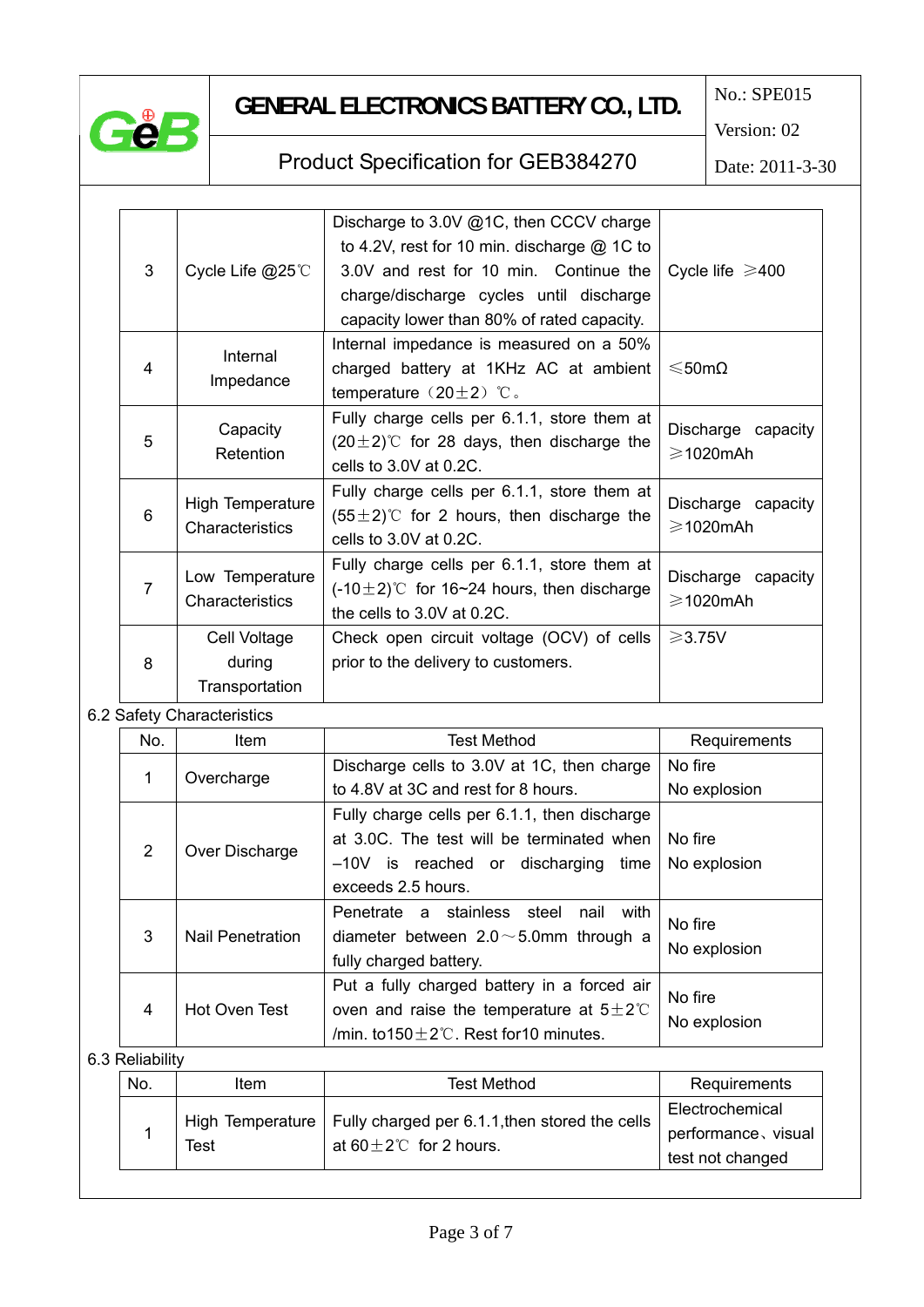

### **GENERAL ELECTRONICS BATTERY CO., LTD.**

No.: SPE015

Version: 02

### Product Specification for GEB384270

Date: 2011-3-30

|                | Low Temperature<br><b>Test</b> | Fully charge cells per 6.1.1, store them at       | appreciable<br>No |
|----------------|--------------------------------|---------------------------------------------------|-------------------|
| $\overline{2}$ |                                | $-20 \pm 2$ °C for 2 hours. Then, cells are       | alternation       |
|                |                                | placed at room temperature for 3 hours.           | electrochemically |
|                |                                |                                                   | and visually      |
|                |                                | Fully charge cells per 6.1.1, stored them at   No | appreciable       |
| 3              | <b>Humidity Test</b>           | 40 $\pm$ 2°C with 90% $\sim$ 95RH% for 48 hours.  | alternation       |
|                |                                | cells are placed at room<br>the<br>Then           | electrochemically |
|                |                                | temperature to "dry out" for 2 hours.             | and visually      |

### **7. Standard Testing Environment**

Temperature : 25±2℃

Relative humidity :  $45\pm20\%$  (unless specially requested)

### **8. Required Protective Functions**

To ensure safety, the cells need to be assembled with PTC and protective circuitry (refer appendix 2) to prevent abusive situations occur such as over charge and over discharge or over current. The charger and protective circuitry should be consistent with the requirements listed below:

| <b>No</b> | Device                      | <b>Items</b>                     | Requirements      |
|-----------|-----------------------------|----------------------------------|-------------------|
|           | Charger                     | Charge termination voltage       | 4.200±0.049V      |
| 2         |                             | Overcharge detection voltage     | 4.275±0.025V      |
| 3         |                             | Overcharge release voltage       | 4.175±0.050V      |
| 4         | <b>Protective Circuitry</b> | Discharge termination voltage    | $3.00 \pm 0.10 V$ |
| 5         | (For reference only)        | Over discharge detection voltage | $2.3 \pm 0.08V$   |
| 6         |                             | Over discharge release voltage   | $2.4 \pm 0.10 V$  |
|           |                             | Over discharge detection value   | $2.7 + 0.2A$      |

### **9. Warranty**

Warranty period for this product is 6 months starting from the date when the products left the door of manufacturer.

### **10. Liability**

The user has to operate the products according to the instructions printed on the battery label or follow the advices described in this "Product Specification for Polymer Lithium Ion Batteries" published by General Electronics Battery Co., Ltd. In case the battery were overheated or even catch fire or explosion caused by mishandling of the user side, General Electronics Battery Co., Ltd. will not be liable for the lose caused by any of such mishandling.

GEB will notify the users in written form if any modifications in specification.

### **11. Battery Packing Label**

The following warnings should be indicated on the battery pack labels.

Use a specified charger.

Do not throw the battery into fire, or heat.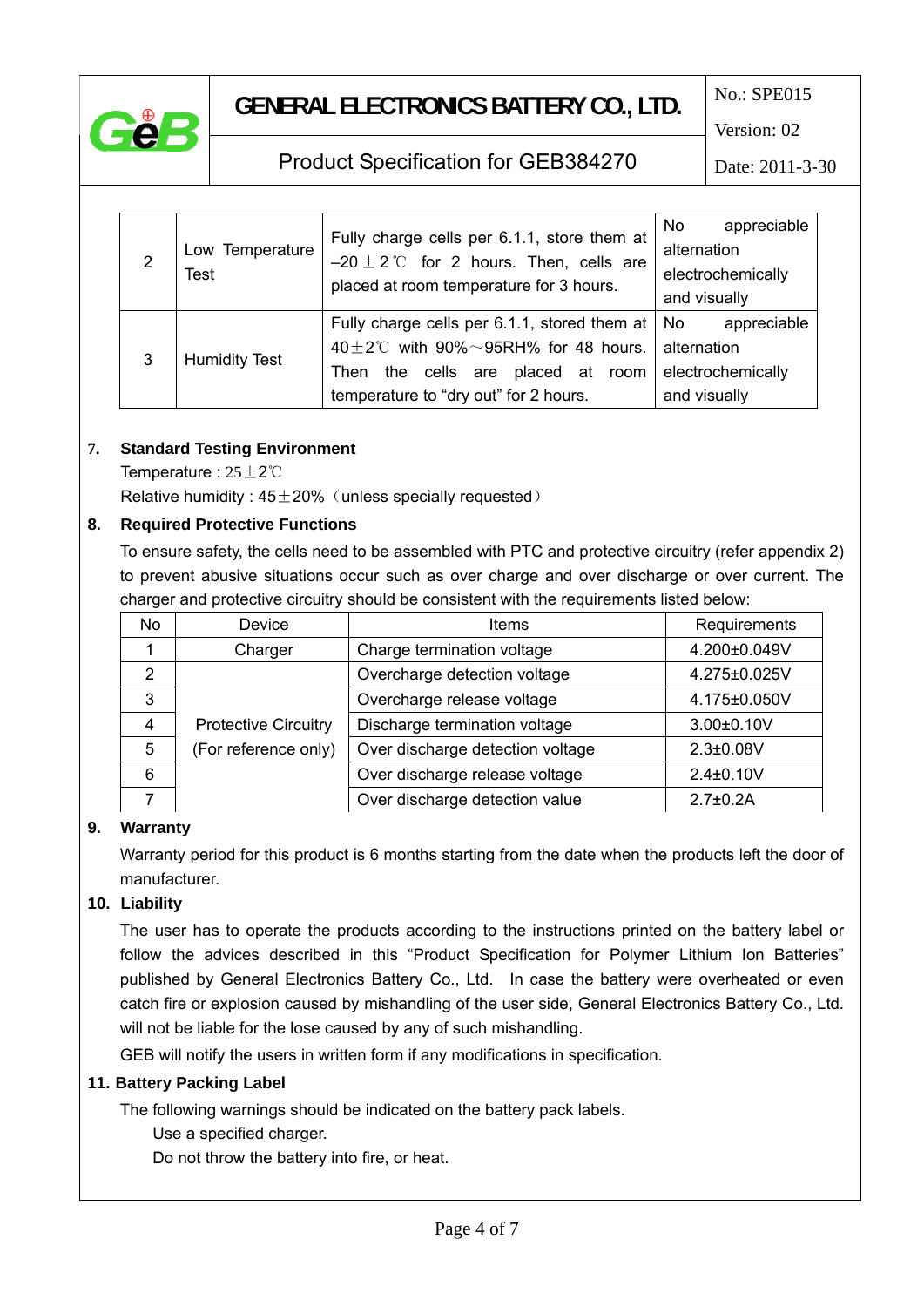

Date: 2011-3-30

Product Specification for GEB384270

Do not short-circuit the battery terminals.

Do not disassemble the battery.

### **12. Warnings and Cautions in Handling the Polymer Lithium-ion Battery**

To prevent potential leaking, overheating or explosion of batteries please be advised to take following precautions:

### **WARNINGS!**

Do not immerse the battery in water or seawater, and keep the battery in a cool dry environment during stands by period.

Do not use or leave the battery near a heat source such as fire or heater.

When recharging, use the battery charger specifically for that purpose.

Do not reverse the position (+) and negative (-) terminals.

Do not connect the battery to an electrical outlet.

Do not dispose the battery in fire or heat.

Do not short-circuit the battery by directly connecting the positive (+) and negative (-) terminal with metal objects such as wire.

Do not transport or store the battery together with metal objects such as necklaces, hairpins etc.

Do not strike or throw the battery against hard surface.

Do not directly solder the battery and pierce the battery with a nail or other sharp object.

# CAUTIONS**!**

Do not use or leave the battery at very high temperature (for example, at strong direct sunlight or in a vehicle in extremely hot weather). Otherwise, it can overheat or fire or its performance will be degenerate and its service life will be shortened.

Do not use it in a location where static electricity is rich, otherwise, the safety devices may be damaged, causing a harmful situation.

In case the electrolyte gets into the eyes due to the leakage of battery, do not rub the eyes! Rinse the eyes with clean running water, and seek medical attention immediately. Otherwise, it may injure eyes or cause a loss of sight.

If the battery gives off an odor, generates heat, becomes discolored or deformed, or in any way appear abnormal during use, recharging or storage, immediately remove it from the device or battery charger and place it in a contained vessel such as a metal box.

In case the battery terminals are contaminated, clean the terminals with a dry cloth before use. Otherwise power failure or charge failure may occur due to the poor connection between the battery and the electronic circuitry of the instrument.

Be aware discarded batteries may cause fire, tape the battery terminals to insulate them before disposal.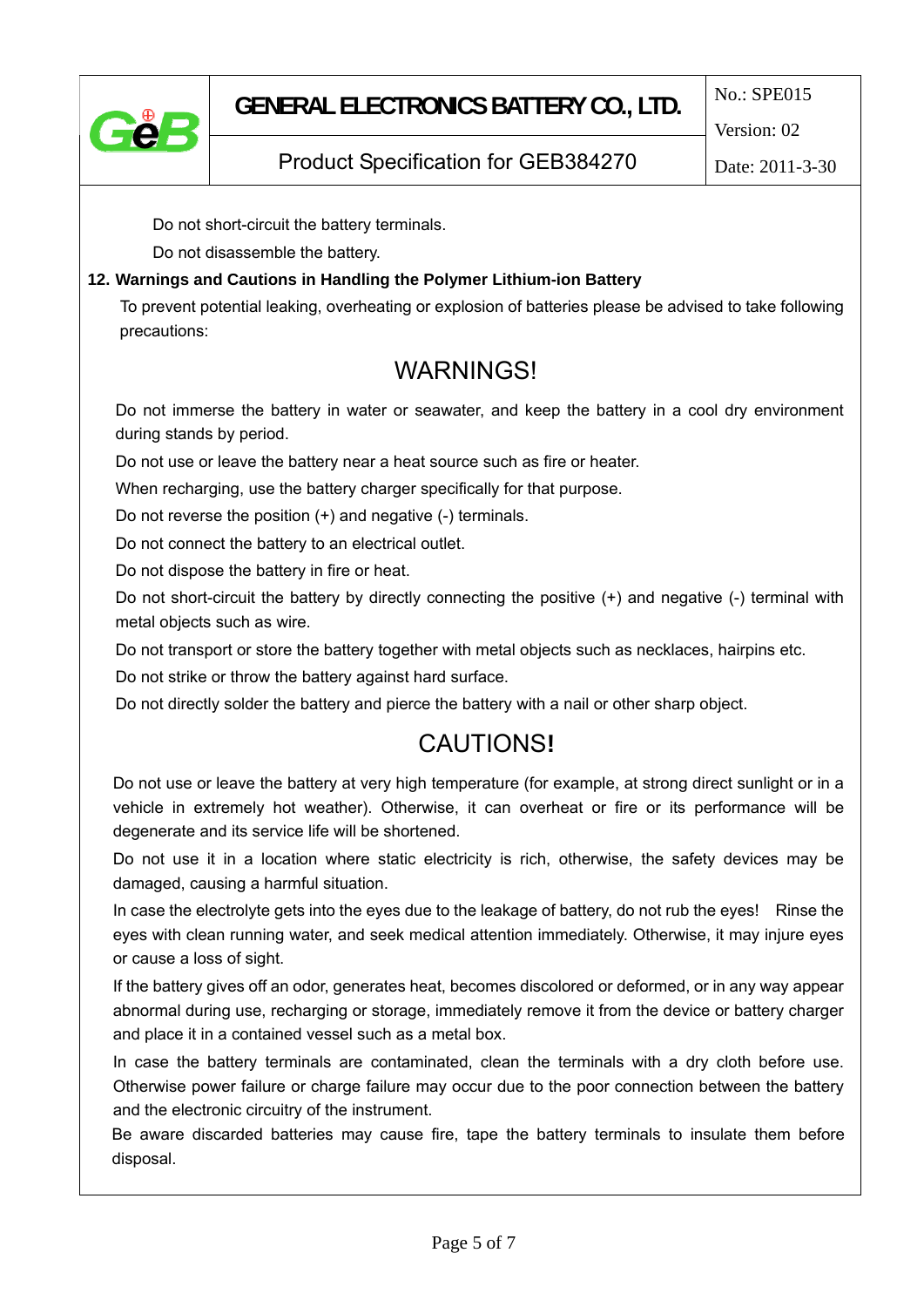